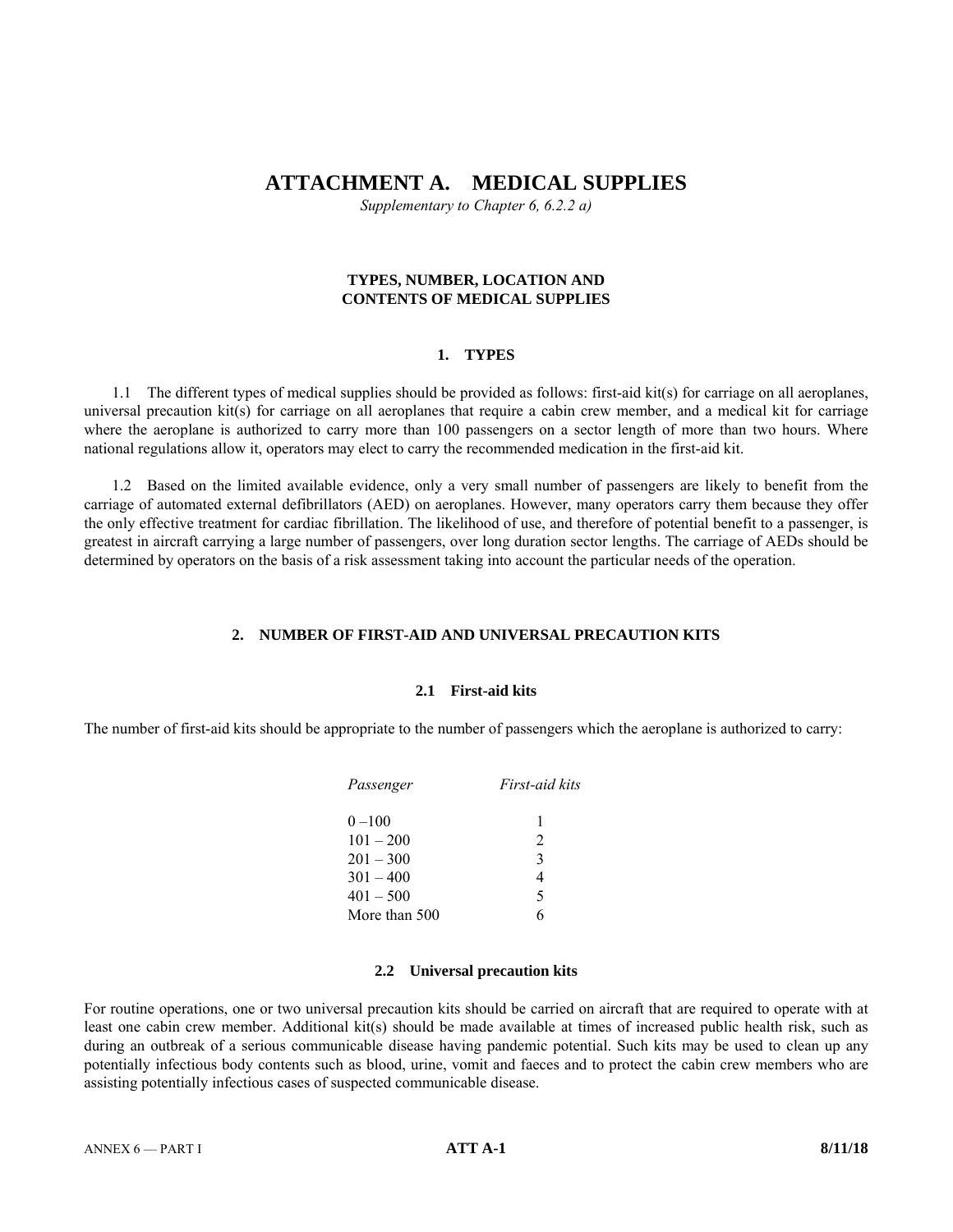## **3. LOCATION**

3.1 First-aid and universal precaution kits should be distributed as evenly as practicable throughout the passenger cabins. They should be readily accessible to cabin crew members.

3.2 The medical kit, when carried, should be stored in an appropriate secure location.

# **4. CONTENTS**

4.1 The following provides guidance on typical contents of first-aid, universal precaution and medical kits.

#### 4.1.1 *First-aid kit:*

- List of contents
- Antiseptic swabs (10/pack)
- Bandage: adhesive strips
- Bandage: gauze  $7.5 \text{ cm} \times 4.5 \text{ m}$
- Bandage: triangular; safety pins
- Dressing: burn  $10 \text{ cm} \times 10 \text{ cm}$
- Dressing: compress, sterile  $7.5 \text{ cm} \times 12 \text{ cm}$
- Dressing: gauze, sterile  $10.4 \text{ cm} \times 10.4 \text{ cm}$
- Tape: adhesive 2.5 cm (roll)
- Steri-strips (or equivalent adhesive strip)
- Hand cleanser or cleansing towelettes
- Pad with shield, or tape, for eye
- Scissors: 10 cm (if allowed by national regulations)
- Tape: Adhesive, surgical  $1.2 \text{ cm} \times 4.6 \text{ m}$
- Tweezers: splinter
- Disposable gloves (multiple pairs)
- Thermometers (non-mercury)
- Mouth-to-mouth resuscitation mask with one-way valve
- First-aid manual, current edition
- Incident record form

The following suggested medications can be included in the first-aid kits where permitted by national regulations:

- Mild to moderate analgesic
- Antiemetic
- Nasal decongestant
- Antacid
- Antihistamine

# 4.1.2 *Universal precaution kit:*

- Dry powder that can convert small liquid spill into a sterile granulated gel
- Germicidal disinfectant for surface cleaning
- Skin wipes
- Face/eye mask (separate or combined)
- Gloves (disposable)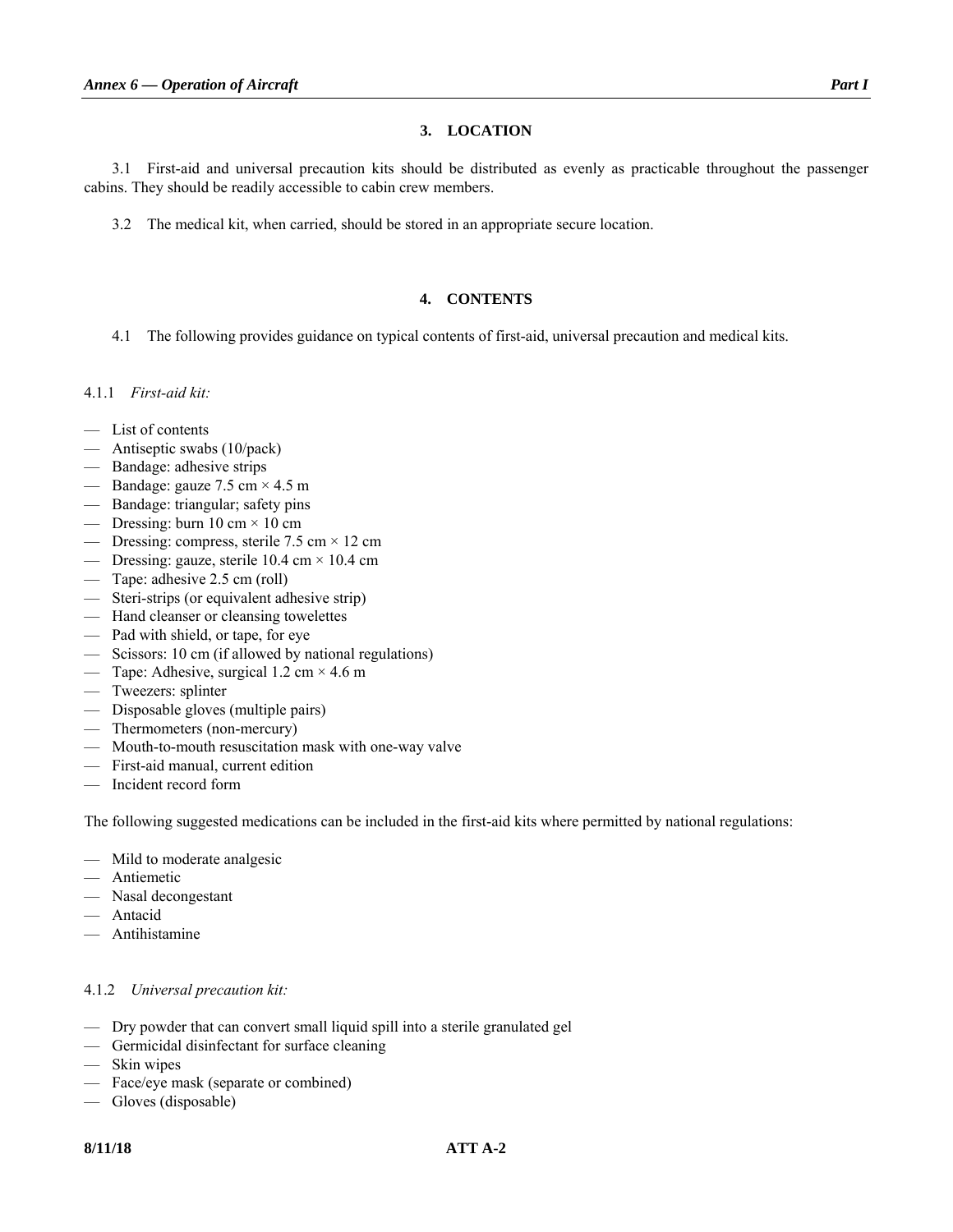- Protective apron
- Large absorbent towel
- Pick-up scoop with scraper
- Bio-hazard disposal waste bag
- Instructions

# 4.1.3 *Medical kit:*

### Equipment

- List of contents
- Stethoscope
- Sphygmomanometer (electronic preferred)
- Airways, oropharyngeal (three sizes)
- Syringes (appropriate range of sizes )
- Needles (appropriate range of sizes)
- Intravenous catheters (appropriate range of sizes)
- Antiseptic wipes
- Gloves (disposable)
- Needle disposal box
- Urinary catheter
- System for delivering intravenous fluids
- Venous tourniquet
- Sponge gauze
- Tape adhesive
- Surgical mask
- Emergency tracheal catheter (or large gauge intravenous cannula)
- Umbilical cord clamp
- Thermometers (non-mercury)
- Basic life support cards
- Bag-valve mask
- Flashlight and batteries

# Medication

- Epinephrine 1:1 000
- Antihistamine injectable
- Dextrose 50% (or equivalent) injectable: 50 ml
- Nitroglycerin tablets, or spray
- Major analgesic
- Sedative anticonvulsant injectable
- Antiemetic injectable
- Bronchial dilator inhaler
- Atropine injectable
- Adrenocortical steroid injectable
- Diuretic injectable
- Medication for postpartum bleeding
- Sodium chloride 0.9% (minimum 250 ml)
- Acetyl salicylic acid (aspirin) for oral use
- Oral beta blocker